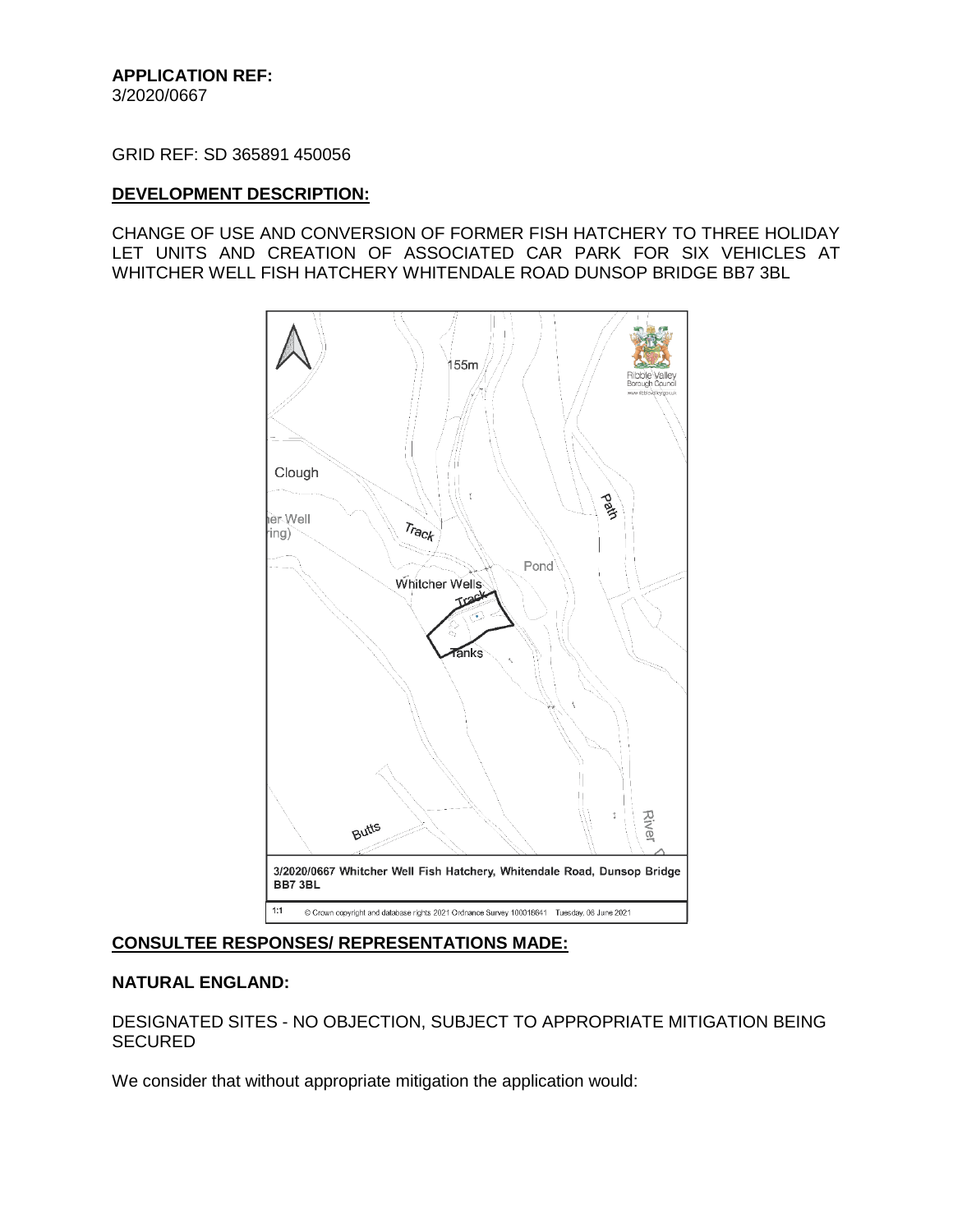- have an adverse effect on the integrity of Bowland Fells Special Protection Area (SPA) https://designatedsites.naturalengland.org.uk/
- damage or destroy the interest features for which Bowland Fells Site of Special Scientific Interest (SSSI) has been notified.

In order to mitigate these adverse effects and make the development acceptable, the mitigation measures need to be secured as set out in the Shadow Appropriate Assessment.

# PROTECTED LANDSCAPES – NO FURTHER COMMENTS

We have reviewed the amended Summary Landscape and Visual Impact Assessment (LVIA) (Rural Solutions, May 2019, Rev A), the Landscape Masterplan and Elevations and Typical Section as Proposed (5891 c/b/02 Rev B). We are satisfied that the proposed amendments to the elevations of the building, screening and lighting arrangements overcome our previous concerns we are confident that you now have the information you need to reach a fully informed decision.

# **ENVIRONMENT DIRECTORATE (COUNTY SURVEYOR):**

Whilst the Local Highway Authority would raise no objection to the principle of the development proposal, the applicant would be expected to maintain Whitendale Road to a reasonable standard, provide sufficient vehicular passing places and keep 3-8-BW-8 clear and free from obstruction at all times during the construction works and in perpetuity of the development thereafter, to allow safe accessibility between the interface of vehicles and pedestrians/horse riders. Should the applicant provide confirmation of this, then the Local Highway Authority would raise no objection to the proposal on highway grounds.

### **ENVIRONMENT AGENCY:**

We have no objection to the development as proposed. We note that there are no utilities in the area for foul drainage and that the applicant is proposing to install a package treatment plant to deal with foul water discharges. We would therefore take this opportunity to remind the applicant of the rules governing the installation and operation of non-mains drainage.

### **AONB PARTNERSHIP:**

Satisfied that the proposed development for re-use of the former hatchery buildings could be acceptable in this location within the AONB.

### **ADDITIONAL REPRESENTATIONS:**

A total of 35 objections have been received and raise the following concerns:

- To ensure that access along the track is maintained.
- The proposed development is within 20 metres of a watercourse and an FRA has not been submitted.
- Installation of access tracks and parking will impact upon flooding.
- Site includes wild orchids.
- Consent for package treatment plant should be sought prior to permission being granted.
- Impact on ecology if recommendations not followed.
- Impact on bats.
- Impact on AONB dark skies.
- No consideration to hedgehogs/brown hares.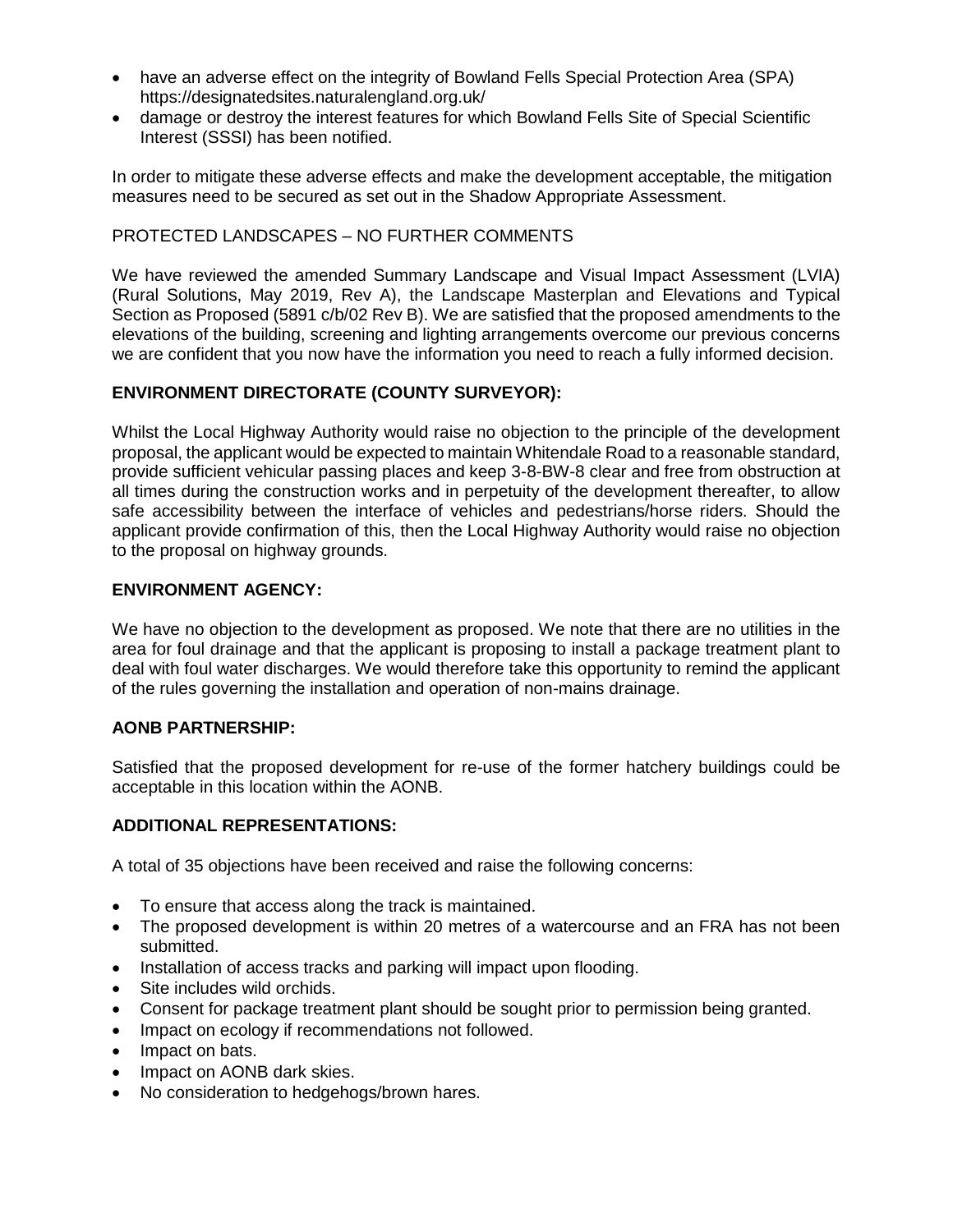- Visual impact of the car park.
- 6 parking spaces insufficient.
- No transport links within 15 miles.
- The area is open access land.
- Site in unsustainable location.
- Significant increase in traffic along access road used by walkers and cyclists.
- Increase risk of moorland fires.
- Buildings at the site are vacant and when they were in use it was periodically development would create constant human presence.
- Concerned about security at the site.
- Development would have a negative impact on appearance of the valley.
- No need/demand as numerous places to stay locally.
- Site is surrounded by SSSI moorland.
- Restrictions should be put in place on access.
- Approval would set a precedent for conversion of other structures.
- Planning cannot control amount of garden furniture, barbeques, etc.

### **1. Site Description and Surrounding Area**

- 1.1 Consent is sought for a tourism-based development comprising the change of use and conversion of a former fish hatchery building to three holiday let units and creation of associated car park for six vehicles at Witcher Well Fish Hatchery, Whitendale Road, Dunsop Bridge.
- 1.2 The application site is a former fish hatchery located approximately 2.7km north of the village of Dunsop Bridge in the v-shaped Dunsop valley. The fish hatchery site was created by the Environment Agency (EA) for the breeding of salmon and sea trout and the site is believed to have been in operation from the 1920s/30s. The site was closed by EA in the late 1990s when there was no longer a need for the facility. The site was marketed for sale in 2016 including the hatchery building, outbuildings and a small land holding.
- 1.3 The site is located with the Forest of Bowland AONB and adjacent to the River Dunsop. The site is accessed from Whitendale Road, a private road off the main road through Dunsop Bridge which is also a public bridleway (no.8) which passes the sites eastern boundary. A conifer plantation on an east facing slope is to the west of the site. The site is adjacent to flood zones 2 and 3 and is also located within a biological heritage site and also in close proximity to the Bowland Fells Special Protection Area (SPA) and Site of Special Scientific Interest (SSSI).

#### 2. **Proposed Development for which consent is sought**

- 2.1 The application proposes to convert the existing fish hatchery building into three units of holiday accommodation each providing two-bedrooms with living space and bathroom. Externally the proposals include the insertion of new door and window openings and roof lights.
- 2.2 A modest stone lean-to extension is proposed on the west elevation to provide a plant room. Internally the conversion would require the insertion of a new suspended timber floor and partition walls. A number of disused buildings would be removed and an existing corrugated roof is to be removed from one of the westerly outbuildings and replaced with a seeded grass roof.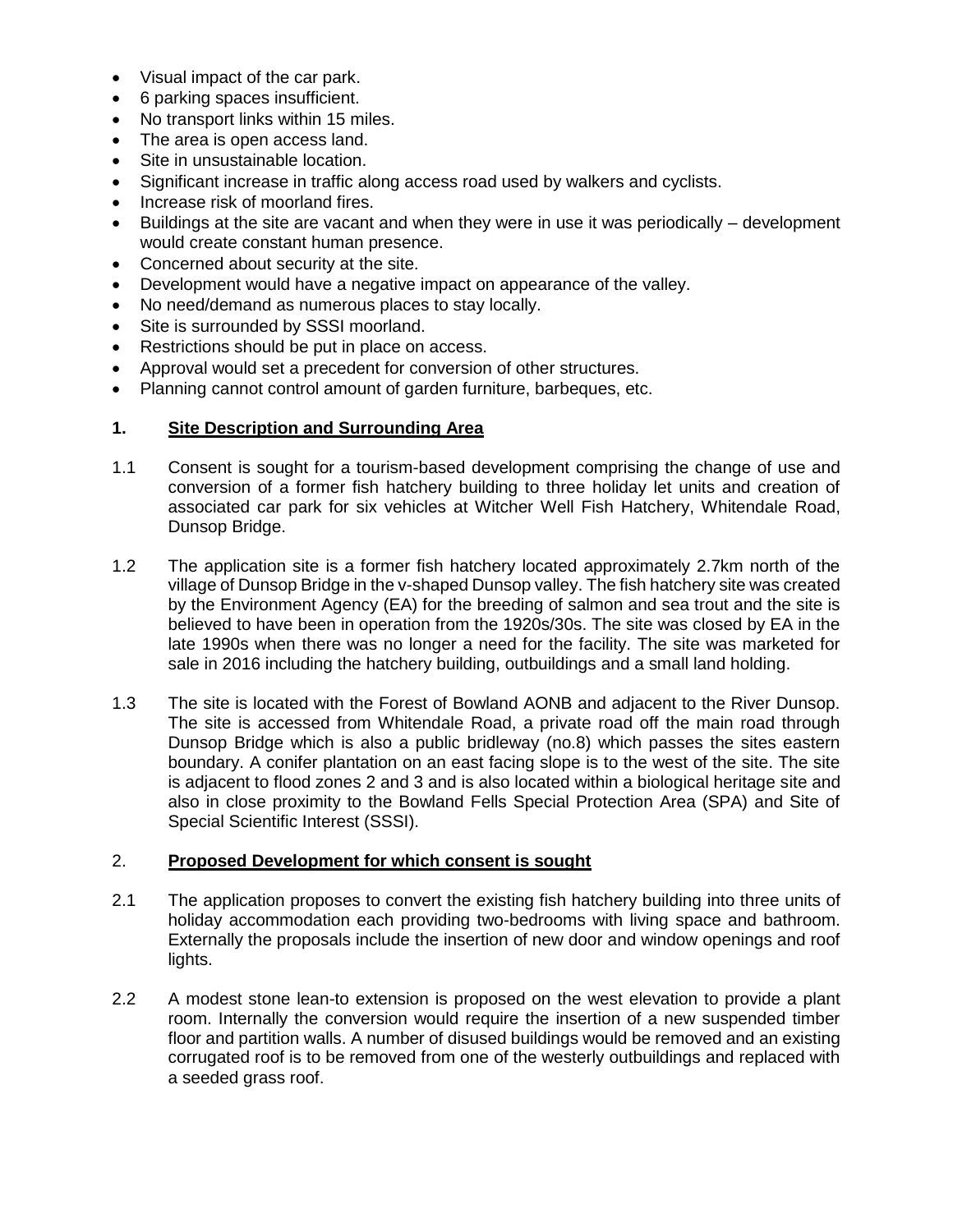2.3 A gravel parking area would be created to the north of the building. The existing access point to the site will be utilised, with the existing permeable agricultural track re-routed to the north of the holiday units. The track will comprise of gravel with a central grass margin. Additional tree planting is proposed along the access track and at easterly and west points to the car park.

# 3. **Relevant Planning History**

3/1990/0526 – Hatchery extension building. Approved.

3/2019/0775 - Change of use of agricultural field to form camp site with the siting of four glamping huts, redevelopment of outbuildings to manager's accommodation, replacement of septic tank and marking out of associated parking for five cars. Withdrawn.

### 4. **Relevant Policies**

Ribble Valley Core Strategy:

Key Statement DS1 – Development Strategy Key Statement DS2 –Sustainable Development Key Statement EN2 – Landscape Key Statement EN4 – Biodiversity and Geodiversity Key Statement EC1 – Business and Employment Development Key Statement EC3 – Visitor Economy Key Statement DMI2 – Transport Considerations Policy DMG1 – General Considerations Policy DMG2 – Strategic Considerations Policy DMG3 – Transport and Mobility Policy DME2 – Landscape and Townscape Protection Policy DME3 -- Site and Species Protection and Conservation Policy DME6 – Water Management Policy DMB1 – Supporting Business Growth and the Local Economy Policy DMB3 – Recreation and Tourism Development Policy DMB5 – Footpaths and Bridleways National Planning Policy Framework (NPPF) National Planning Practice Guidance (NPPG)

### 5. **Assessment of Proposed Development**

- 5.1 Principle of Development:
	- 5.1.1 Core Strategy Key Statement EC3 relates specifically to the visitor economy stating that proposals that contribute to and strengthen the visitor economy of Ribble Valley will be encouraged and that significant new attractions will be supported in circumstances where they will deliver overall improvements to the environment and benefits to local communities and employment opportunities. The proposed development would contribute to the tourism economy and accords with the intentions of Key Statement EC3.
	- 5.1.2 The application site is located in the Forest of Bowland AONB where Core Strategy Policy DMG2 requires development outside of defined settlement areas to meet at least one of six considerations, one of which is the following: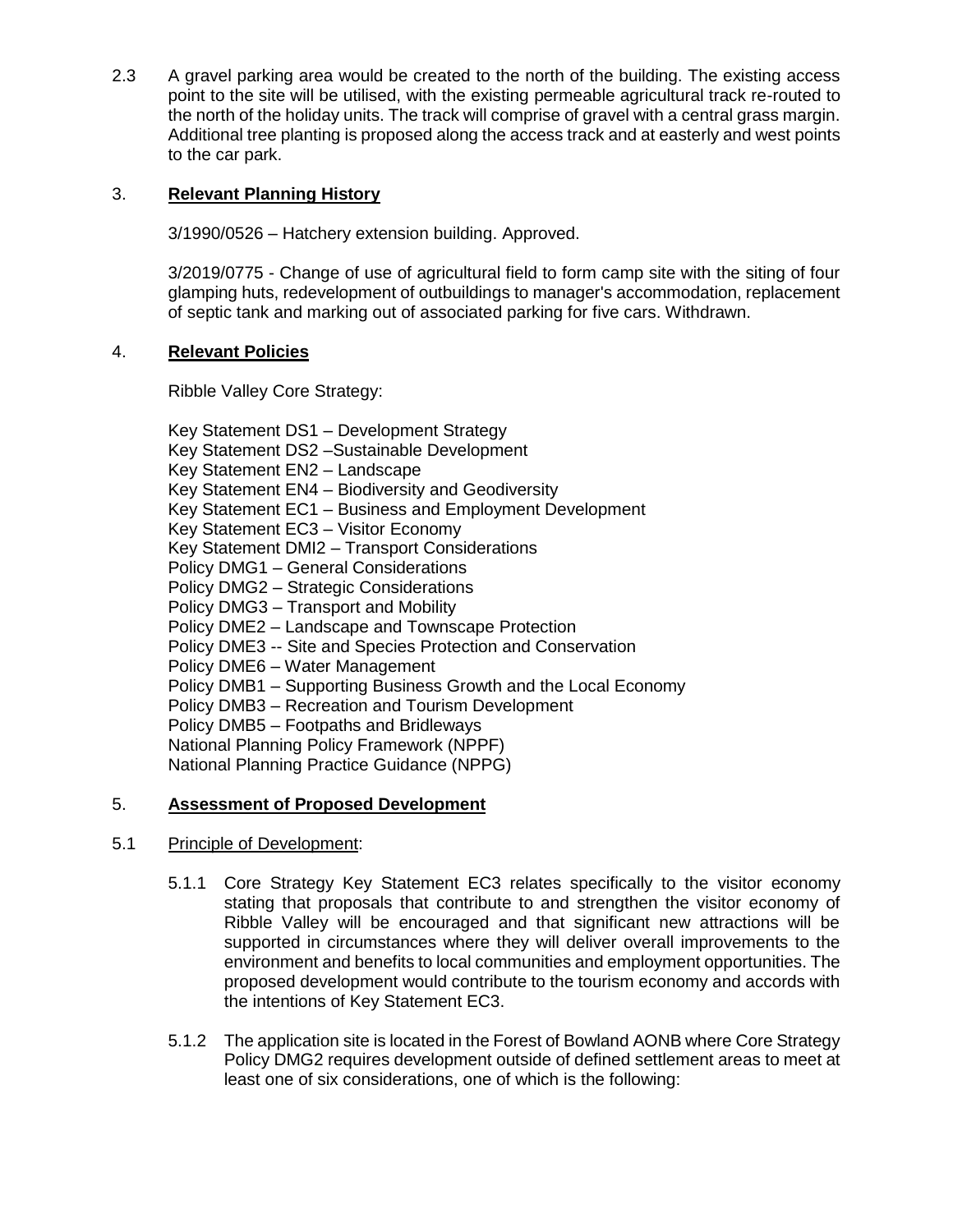*4.The development is for small scale tourism or recreational developments appropriate to a rural area.*

- 5.1.3 The development comprising three two-bed holiday units is considered to be smallscale and of a type that is appropriate to a rural area.
- 5.1.4 Policy DMG2 goes onto state that 'in protecting the AONB the Council will have regard to the economic and social-wellbeing of the area. However, the most important consideration in the assessment of any development proposals will be the protection, conservation and enhancement of the landscape and character of the area, avoiding where possible habitat fragmentation'. It continues, confirming that 'where possible new development should be accommodated through the reuse of existing buildings…'
- 5.1.5 Policy DMB3 relates specifically to recreation and tourism development. Tourism and visitor attractions are generally supported subject to a number of considerations. The visual and landscape, ecology and highways impacts of the proposals will be considered in detail later in this report. In terms of its location, the site is remote and is not physically well-related to an existing settlement or village. In the Forest of Bowland Area of Outstanding Natural Beauty the following criteria apply:

*1.The proposal should display a high standard of design appropriate to the area.* 2. The site should not introduce built development into an area largely devoid of *structures (other than those directly related to agriculture or forestry uses).*

- 5.1.6 The buildings associated with the former fish hatchery are located approximately 660 metres from the nearest structure of substantial built form, Bishops Cottage and Bishops Farm to the south. In addition, whilst the former use of the existing buildings falls outside the scope of 'agriculture or forestry uses' they were used for a purpose that related directly to the management of the land and the adjacent watercourse.
- 5.1.7 One of the requirements of Policy DMB3 is that the proposal must be 'physically well-related to an existing group of buildings, except where the proposed facilities are required in conjunction with a particular countryside attraction and there are no suitable existing buildings or developed sites available'. The development is not required in conjunction with a particular countryside attraction and therefore should be well-related to an existing group of buildings. There is no definition of what constitutes a 'group' as specified in the wording of the policy. The requirement for buildings to be part of an already defined group is to ensure that the local landscape is not damaged through a degree of urbanisation imposed on an otherwise rural setting.
- 5.1.8 There are multiple smaller ancillary buildings surrounding the main fisheries building that is proposed for conversion and therefore together they may be considered as a 'group' in the general sense of the word. However, for the purposes of Policy DMH3 a more substantial group of buildings would be envisaged such that any urbanising features including garden areas and car parking facilities could be suitably screened and contained.
- 5.1.9 As such, there may be a degree of conflict with Policy DMB3 (criteria 2), insofar that it could be argued that the buildings at the application site do not form an existing 'group'. Despite this, the proposal seeks to re-use an existing purpose-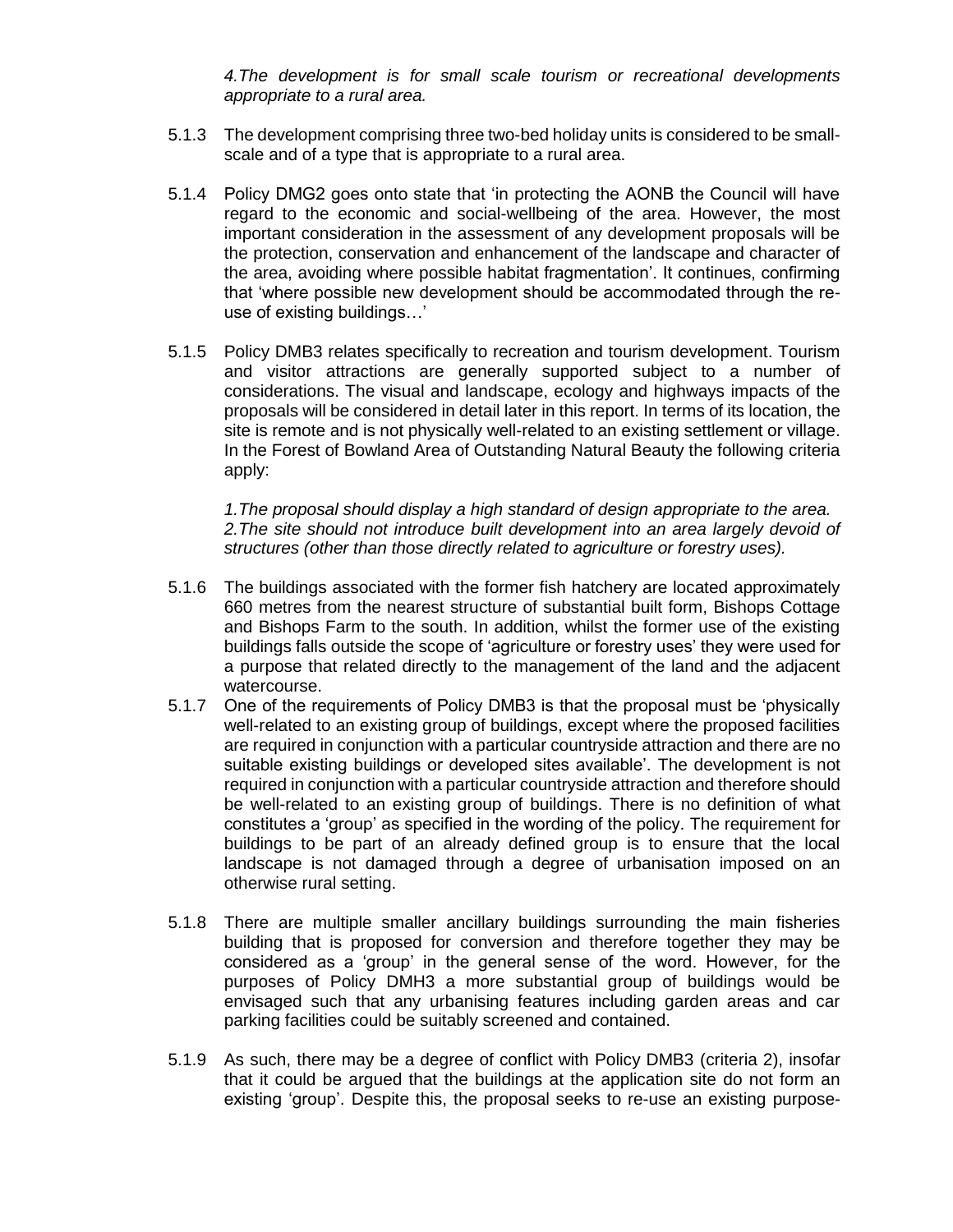built structure that has been rendered redundant and that could, if left unused, fall into a state of disrepair. Whilst generally this would not attract sufficient weight in the decision-making process to overcome the identified policy conflict, in this case the building is non-traditional and utilitarian in appearance such that, if allowed to degrade, it would be considered visually detrimental to its surroundings, unlike for example traditional stone barns that can contribute to visual and landscape character even in a state of dereliction. Furthermore, the proposals would not introduce new-build development and the site is located directly adjacent to a wellused public right of way such that it would be ideally placed for use by cyclists and walkers.

#### 5.2 Impact upon Residential Amenity:

- 5.2.1 There are no residential properties in the immediate locality and therefore the development would not impact negatively on residential amenity.
- 5.3 Effects Upon the Landscape/Visual Amenity:
	- 5.3.1 The site is located in the Forest of Bowland AONB. Core Strategy Key Statement EN2 seeks to protect, conserve and enhance the landscape and character of the Forest of Bowland and states that any development must contribute to the conservation of the natural beauty of the area.
	- 5.3.2 The NPPF requires decisions to contribute to and enhance the natural and local environment by protecting and enhancing valued landscapes. Paragraph 172 of the Framework attaches great weight to the conservation and enhancement of the landscape and scenic beauty of Areas of Outstanding Natural Beauty, which have the highest status of landscape protection and that the conservation and enhancement of wildlife and cultural heritage in these areas are also important considerations.
	- 5.3.3 Core Strategy policies DMG2 and DMB3 also include specific reference to the visual appearance and design of development proposals and their impact on the AONB. Policy DMG2 states that, 'Development will be required to be in keeping with the character of the landscape and acknowledge the special qualities of the AONB by virtue of its size, use of materials, landscaping and siting.'
	- 5.3.4 The site for the proposed development is located within the AONB Landscape Character type, Unenclosed Moorland Hills B7 Langden described within the Forest of Bowland AONB Landscape Character Assessment as follows.

*'This Landscape Character Type is considered to have very high visual sensitivity overall, as a result of the strong sense of openness and generally uninterrupted skylines, coupled with strong inter-visibility with adjacent Landscape Character Types. Areas that appear to be hidden within one viewpoint are likely to be highly visible and exposed from another. This Landscape Character Type also forms a striking backdrop to views from adjacent landscapes. This Type also has high ecological sensitivity and supports a diverse range of rare habitats and species (recognised by designation of much of the area as SAC and SSSI) and an intact and recognisable landscape pattern. In addition, there is a strong sense of remoteness and tranquillity throughout (only partially disturbed at times of shooting). Landscape Character sensitivity is considered to be high. As a result, overall capacity to accommodate change, without compromising the*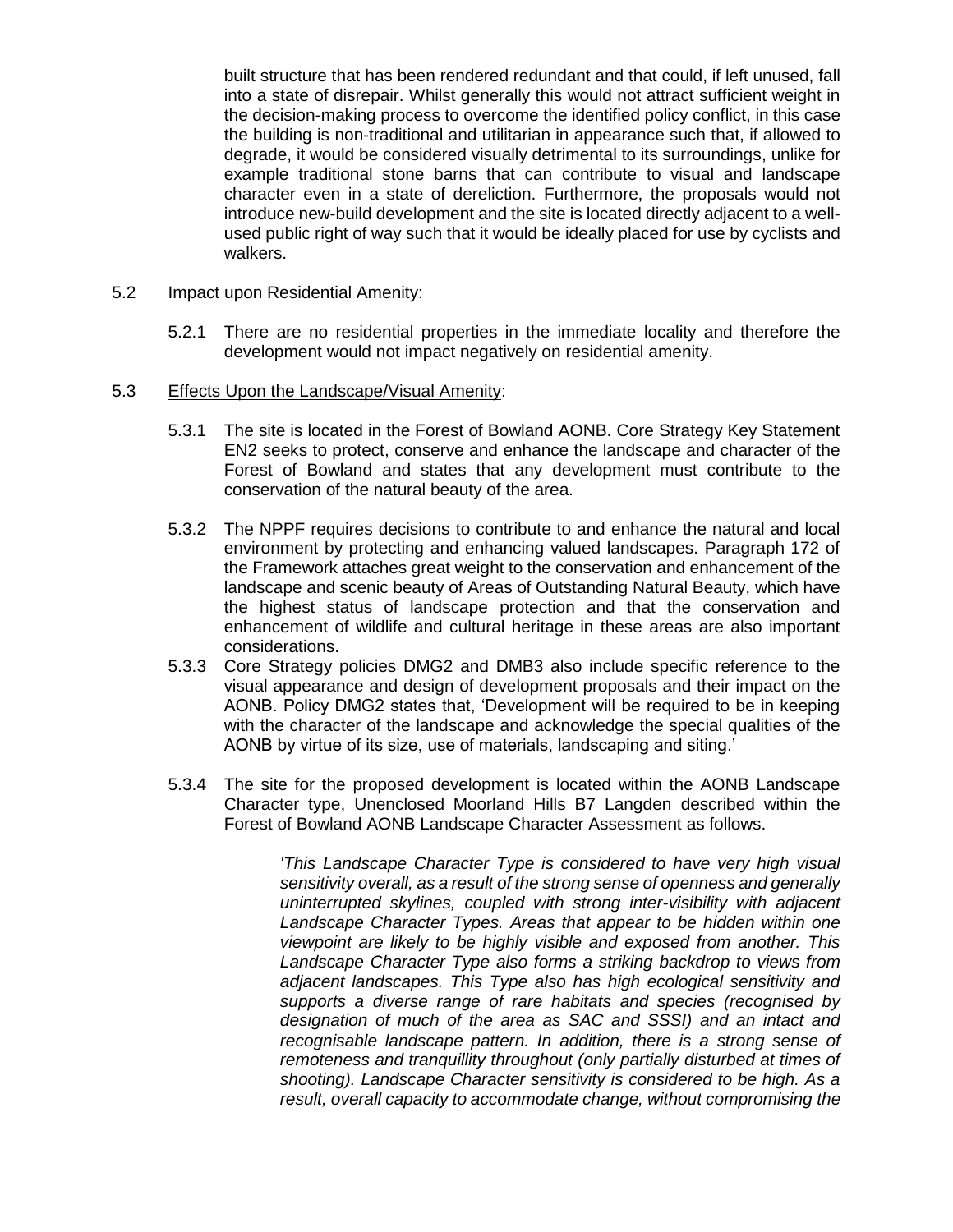*key characteristics of this Landscape Character Type is considered to be very limited.'*

- 5.3.5 The proposal would utilise an existing building, with the exception of a small extension and new parking area. The main fisheries building does not contribute to the character of the area – it is a building of modern construction finished externally with coursed stone and is simple and functional in appearance with a shutter door opening on the east elevation and a single small window on the west (rear). The proposals would introduce window and door openings and rooflights however the building's appearance as a simple, functional building would be retained and domestic, urbanising additions have been minimised.
- 5.3.6 The applicant has provided a Landscape and Visual Impact Assessment (LVIA). In respect of landscape effects, the proposed development is considered to have no significant effect at year 10 and beyond taking into account the existing situation. In terms of visual effects, viewpoints close to the site would result in moderate harm. The majority of available views of the site at limited to along the River Dunsop river corridor. The LVIA concludes that overall there are no overriding landscape or visual reasons to suggest that the proposals would cause important levels of harm to either the landscape and visual integrity of the national or local landscape character areas or AONB and that any changes in visual amenity / views would relate entirely to effects arising from temporary visibility of construction activity and parked cars along with permanent views of the new parking facilities associated with the proposed development.
- 5.3.7 A scheme of mitigation and enhancement measures are recommended including native planting to help screen the building and parking areas, providing a wider variety of habitats to enhance ecological value and use of gritstone for surfacing. Further benefits are cited including the removal of existing buildings and economic benefits arising from the proposals. The applicant has responded to points of concerns raised by the AONB Partnership during the course of the application process and amended the proposals accordingly. The AONB Officer is satisfied that the scheme for re-use of the former hatchery buildings could be acceptable in this location within the AONB.
- 5.3.8 In order to ensure that the effects of the proposed development are minimised there would be a requirement to control external lighting and use of the surrounding land within the site by guests by planning condition.
- 5.3.9 The central Bowland Fells (including the Dunsop valley) has some of the darkest skies in England and introduction of potentially obtrusive exterior lighting into this location will have an adverse effect on this element of the overall landscape tranquillity.
- 5.4 Ecology/Trees:
	- 5.4.1 The application site is located within an environmentally sensitive landscape designated both locally and nationally for its biodiversity. The Bowland Fells SSSI and SPA is located around 350 metres from the site at its closest point and occupies an area of around 16,000 hectares with habitats comprised mainly of blanket bog and heather moorland and provides suitable habitat for a diverse upland breeding bird community.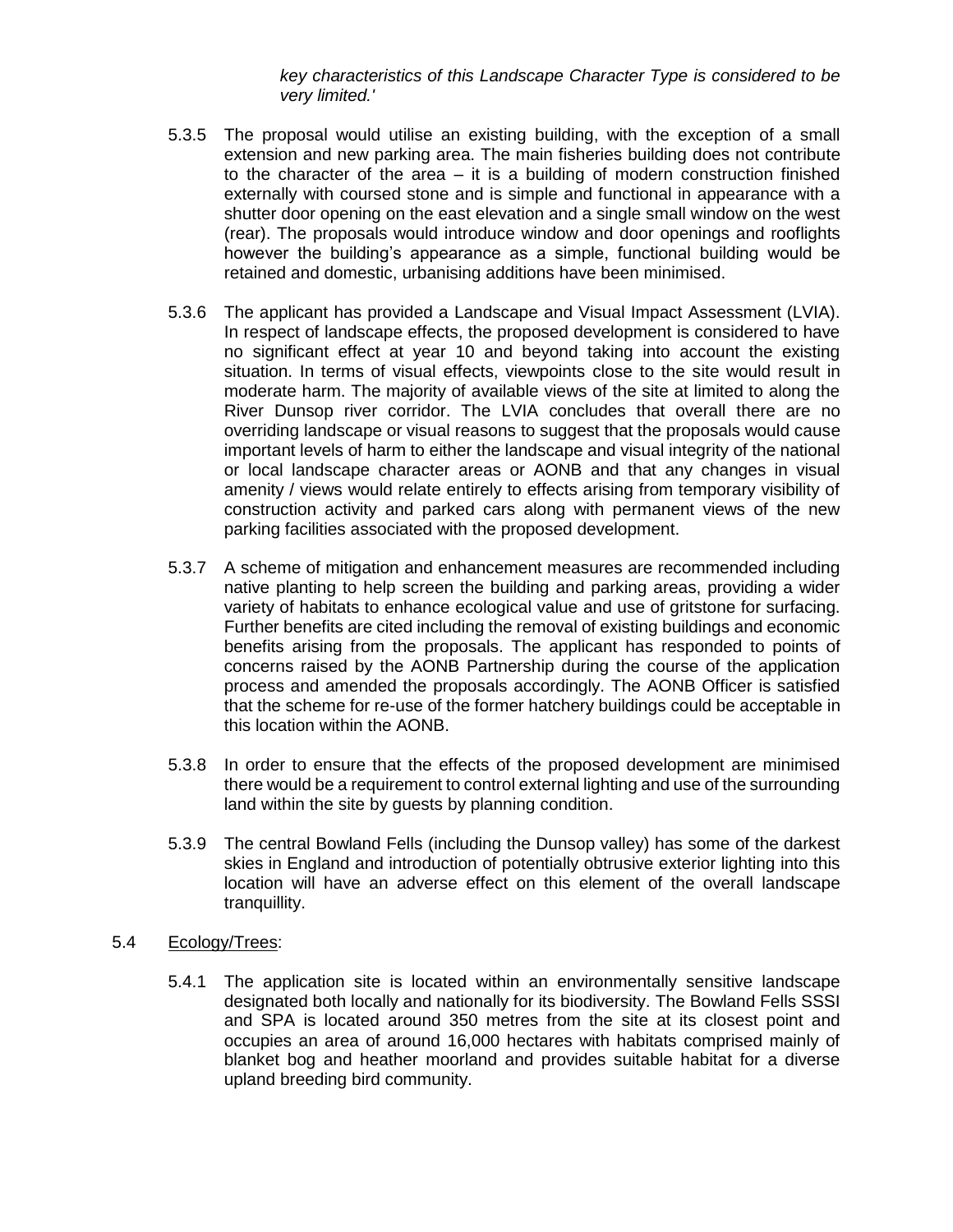- 5.4.2 A Preliminary Ecological Appraisal of the application site and surrounding areas was carried out on 24th May 2019. Further to this, updated site visits have been carried out on 10th July 2019 and 3rd September 2020. The site is considered to be of low ecological value overall. Three of the buildings on site were considered to have either low or negligible bat roost potential, with survey work indicating that bats are likely absent, but with a single soprano pipistrelle bat found to be roosting within the salmon hatchery building. It is understood that this roost will be retained as part of the proposed works.
- 5.4.3 The semi-improved grassland offers some suitability for ground-nesting birds and foraging bats. The site is also located within priority habitats and forms part of a Biological Heritage Site. Following the site assessment and in review of the findings, a series of ecological mitigation and enhancement measures to be incorporated into the works have been outlined. These include:
	- carrying out conversion of the hatchery building under a European Protected Species mitigation licence in relation to bats, to be obtained from Natural England, with appropriate mitigation measures being incorporated into the works;
	- carrying out site clearance works following Reasonable Avoidance Measures in relation to reptiles and common amphibians;
	- commencing works outside of bird nesting season, or carrying out a pre-start nesting bird survey if this is not feasible;
	- adequate protection of surrounding vegetation to be retained; implementation of a sensitive lighting scheme;
	- avoiding leaving trenches open overnight; provision of a suitable information leaflet in relation to the nearby Bowland Fells Special Protection Area;
	- provision of enhanced bat roosting and bird nesting habitat;
	- and appropriate soft landscaping.
- 5.4.4 The need to consider and address potential impacts on sites of European-level importance, a.k.a. an 'Appropriate Assessment', is set out in Article 6(3) of the Habitats Directive and interpreted into British law by Regulation 63 of the Habitats Regulations.
- 5.4.5 An Appropriate Assessment needs to be undertaken in respect of any plan or project which is (a) likely to have a significant effect on a European protected site (either alone or in combination with other plans or projects) and (b) not directly connected with or necessary to the management of the site.
- 5.4.6 The Habitats Regulations apply a precautionary approach to relevant designated areas held under the collective term of European or UK National Site Network sites, which includes SPAs, to ensure that a proposed project will have no adverse effect on the integrity of the site.
- 5.4.7 A Habitat Regulations Assessment (HRA) Report has been provided. The first stage of an HRA is a screening assessment, which identifies the likely impacts upon one or more UK National Network Sites, either alone or in combination with other projects, and considers whether these impacts are likely to have significant effects on the designated sites or the features for which they are designated.
- 5.4.8 The application site is located 360m from the Bowland Fells SPA. Due to the smallscale nature of the proposals, with the works being restricted to the footprint of the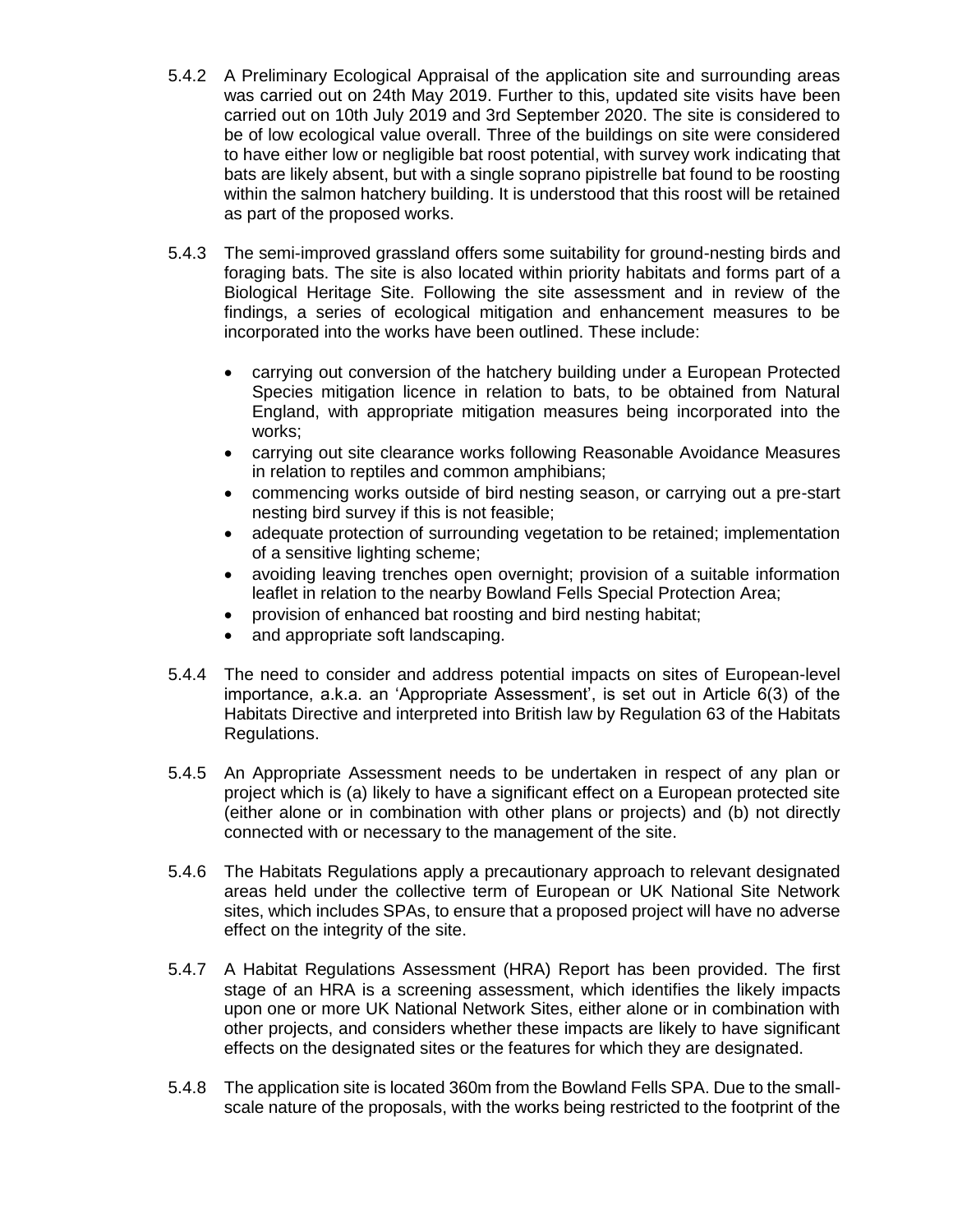site and largely internal to one of the existing buildings, and the distance of the site from the SPA, which is separated by an area of coniferous plantation woodland, there will be no direct impact on the designated area as a result of the works and, as such, no adverse effects. This is also considered to be applicable to the SSSI.

- 5.4.9 The areas that are to be affected by the proposed works are so limited in extent that any impacts to potential foraging habitat or the prey items within them are expected to be negligible. On this basis, it is considered that there will be no adverse effects to the integrity of the designated areas resulting from indirect loss of habitat. Potential disturbance or harm to qualifying species outside of the designated area as a result of on-site activities are expected to be negligible.
- 5.4.10 One potential factor which could have a negative impact to the SPA and designated features is the increased footfall in the area as a result of the additional holiday let accommodation that the proposals will provide. Each of the three holiday lets would contain two bedrooms with either a double or twin beds, resulting in a total maximum capacity of 12 guests. It is generally accepted that guests would often partake in hiking/walking activities in the local area, and potentially enter the SPA/SSSI whilst doing so.
- 5.4.11 The proposals are expected to result in only a small increase in walkers present in the area, with a maximum of 12 guests present at any one time, and a wellestablished Public Right of Way (PRoW) is already present close to the site, providing a defined route for walkers, which should aid in minimising any encroachment into any habitats that don't form part of the walking route and, in turn, limit disturbance to SPA habitat. Notwithstanding this, complete avoidance of SPA habitats cannot be guaranteed, and it is understood that human disturbance is a factor in the decline of hen harrier and merlin; therefore, appropriate further mitigation will be incorporated into the operational phase of the development to ensure that potential impacts are avoided. The following mitigation measures are considered to be required to ensure no adverse effects to the Bowland Fells SPA/SSSI.
	- An information pack will be provided to all guests to explain the nature of the SPA, the reasons for its designation and species for which it is designated. A location map will be provided within the pack, highlighting the proximity from the site along with information on breeding habitat of hen harrier, merlin and lesser black-backed gull and how to avoid disturbance. Good practice guidelines will be set out for guests to follow during any visits to the SPA such as sticking to designated and well-worn footpaths and PRoW, keeping dogs on leashes, and avoiding habitats that offer nesting suitability to the designated species. Provision of this information could be secured via a planning condition.
	- As many guests may be keen birdwatchers, a guest book could be kept within each holiday let to allow recordings of sightings and could potentially be used to provide data for species within the area, to be provided to the local environmental records centre to aid conservation efforts and management of the SPA/SSSI.
- 5.4.12 Taking into account the above, Natural England have raised no objection subject to the mitigation measures being secured.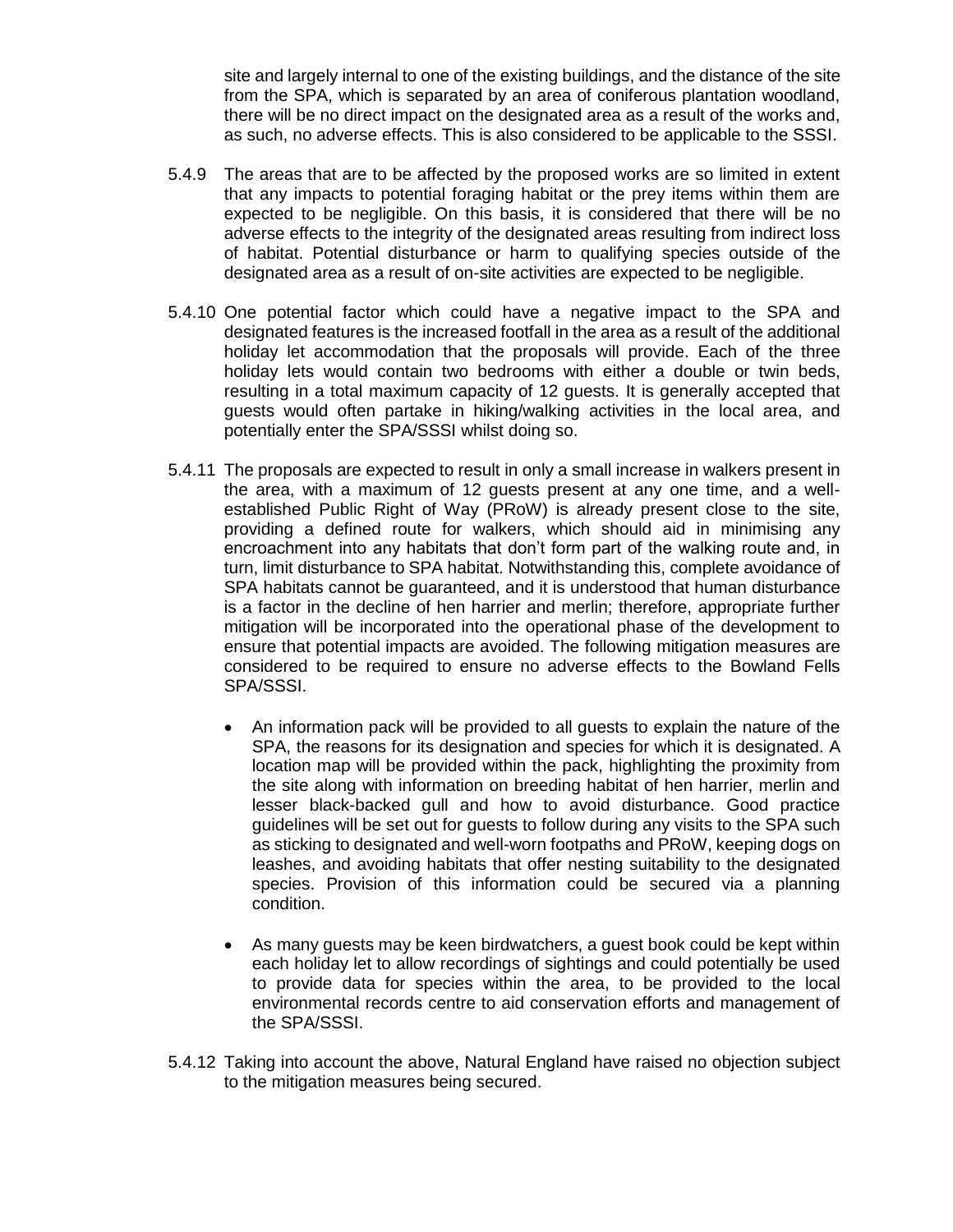### 5.5 Highway Safety:

- 5.5.1 The proposed development is for the creation of a small-scale tourism use which is unlikely to generate significant vehicle movements. The location of the proposed holiday lets are to be sited over 2000 metres from the access point off Newton Road via Whitendale Road, a private road namely X1713 which is also a public right of way. The County Highways Officer is satisfied that sufficient passing places exist to ensure the safe use of the road.
- 5.5.2 The Highways Authority does not raise an objection regarding the proposed development and is of the opinion that the proposed development will not have a significant impact on highway safety, capacity or amenity in the immediate vicinity of the site. The proposed parking area would provide sufficient space for guests to park within the site.

# 5.6 Flood Risk and Drainage:

5.6.1 The application site is located in close proximity to the River Dunsop. The site is however located entirely within Flood Zone 1 and therefore has a low risk of fluvial flooding. The primary flood risk at the proposed development is from surface water flow routes that pass through the site. The Environment Agency has been consulted and have raised no objection to the proposals.

# 6. **Conclusion**

- 6.1 Whilst there is some conflict identified with Core Strategy Policy DMB3 (criteria 2) it is considered that, taking into account the unique characteristics of the application building and site, such conflict is outweighed by other material considerations. The development would re-use an existing building and would not result in any undue harm to the visual amenity and landscape character of the Forest of Bowland AONB subject to the imposition of appropriate planning conditions.
- 6.2 Statutory consultees have raised no objections to this application and it is therefore recommended that the planning permission be granted subject to conditions.

**RECOMMENDATION:** That the application be APPROVED subject to the following conditions:

# **CONDITIONS**

*Time limit, plans and details*

1. The development must be begun not later than the expiration of three years beginning with the date of this permission.

REASON: Required to be imposed by Section 51 of the Planning and Compulsory Purchase Act 2004.

2. Unless explicitly required by condition within this consent, the development hereby permitted shall be carried out in complete accordance with the proposals as detailed on drawings:

Location Plan 1:5000 5891b/b/01 Site Location Plan 1:1250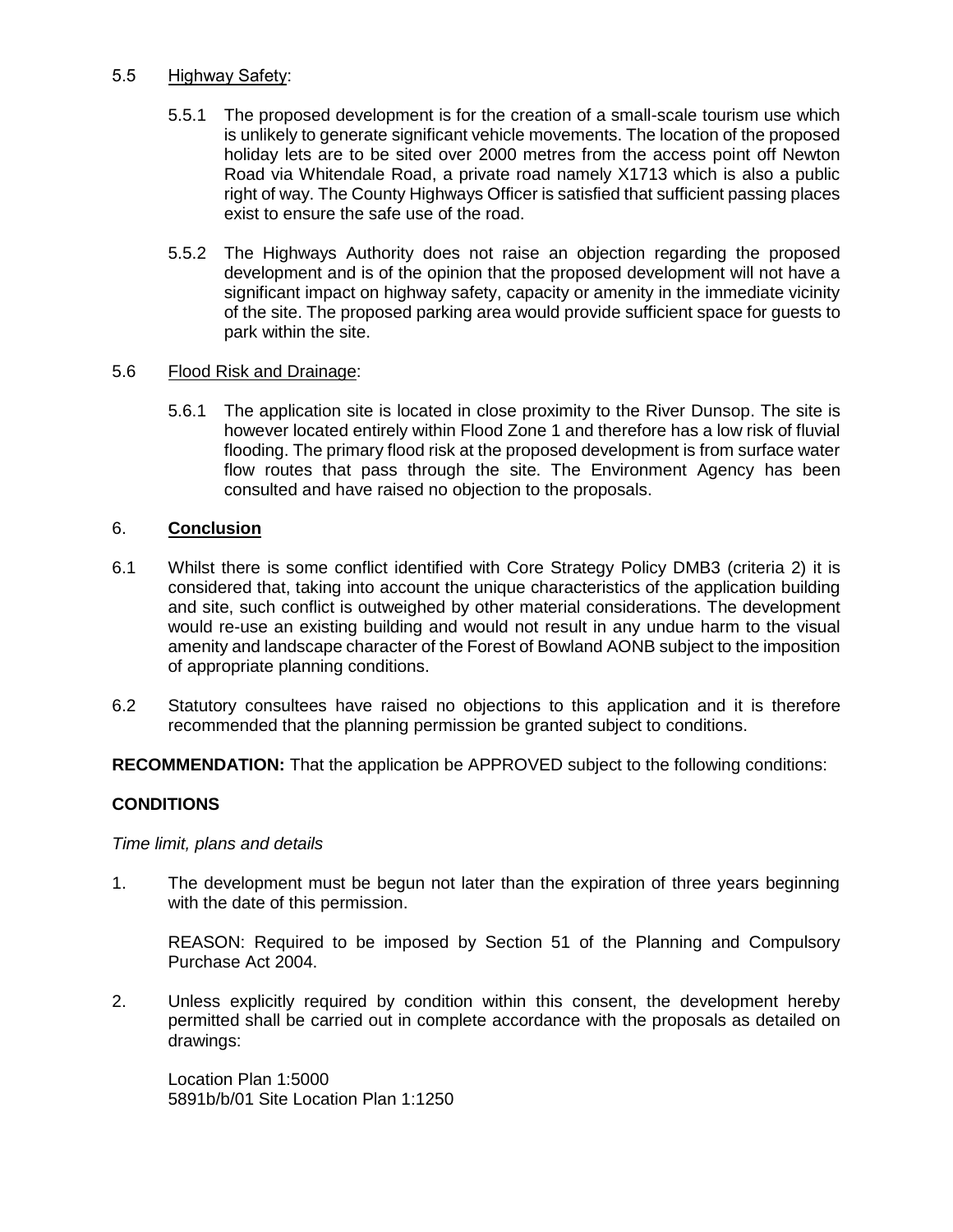Site Plan As Existing (received 28.01.2021) 5891 b/b/01 Floor Plans and Elevations as Existing Existing Ground Floor Plan (Buildings A & B) (received 28.01.2021) Existing First Floor Plan (Buildings A & B) (received 28.01.2021) Existing Roof Plan (Buildings A & B) (received 28.01.2021) Existing North Elevation (Buildings A & B) (received 28.01.2021) Existing East Elevation (Buildings A & B) (received 28.01.2021) Existing South Elevation (Buildings A & B) (received 28.01.2021) Existing West Elevation (Buildings A & B) (received 28.01.2021) Existing Long Section (received 28.01.2021) 5891 c/b/01 rev.B Site Plan and Floor Plans as Proposed (received 28.01.2021) 5891 c/b/02 rev.B Elevations and Typical Section as Proposed (received 28.01.2021) Landscape Masterplan (received 28.01.2021)

REASON: For the avoidance of doubt and to clarify which plans are relevant to the consent.

3. All the external works of the development hereby permitted shall be completed before the expiration of three years from the date of this permission.

REASON: In order that the Local Planning Authority retains effective control over the development and to ensure that there is no significant deterioration in the condition of the building.

4. The existing buildings identified for demolition shall be demolished and all resultant materials removed from the site before development pursuant to this permission is commenced.

REASON: To safeguard the amenity of the locality.

5. This permission shall relate to the proposed conversion in accordance with the Design and Access Statement and Condition Report by Mason Gillibrand Architects submitted as part of the application. Any deviation from the survey may need to be the subject of a further planning application.

REASON: Since the application is for the conversion of the building only.

6. Notwithstanding the submitted details, precise specifications or samples of walling, door/window surrounds, rainwater goods, roofing/ridge materials including surfacing materials, their colour and texture shall have been submitted to and approved by the Local Planning Authority before their use in the proposed development. The development shall be completed in accordance with the approved details.

REASON: To ensure that the materials to be used are appropriate to the locality.

7. The proposed roof lights shall be of Conservation Type, recessed with a flush fitting, and shall be retained as such in perpetuity.

REASON: In order that the Local Planning Authority may ensure that the materials to be used are appropriate to the locality.

8. Full details of the alignment, height and appearance of any fences and walls and gates to be erected (notwithstanding any such detail shown on previously submitted plan(s)) shall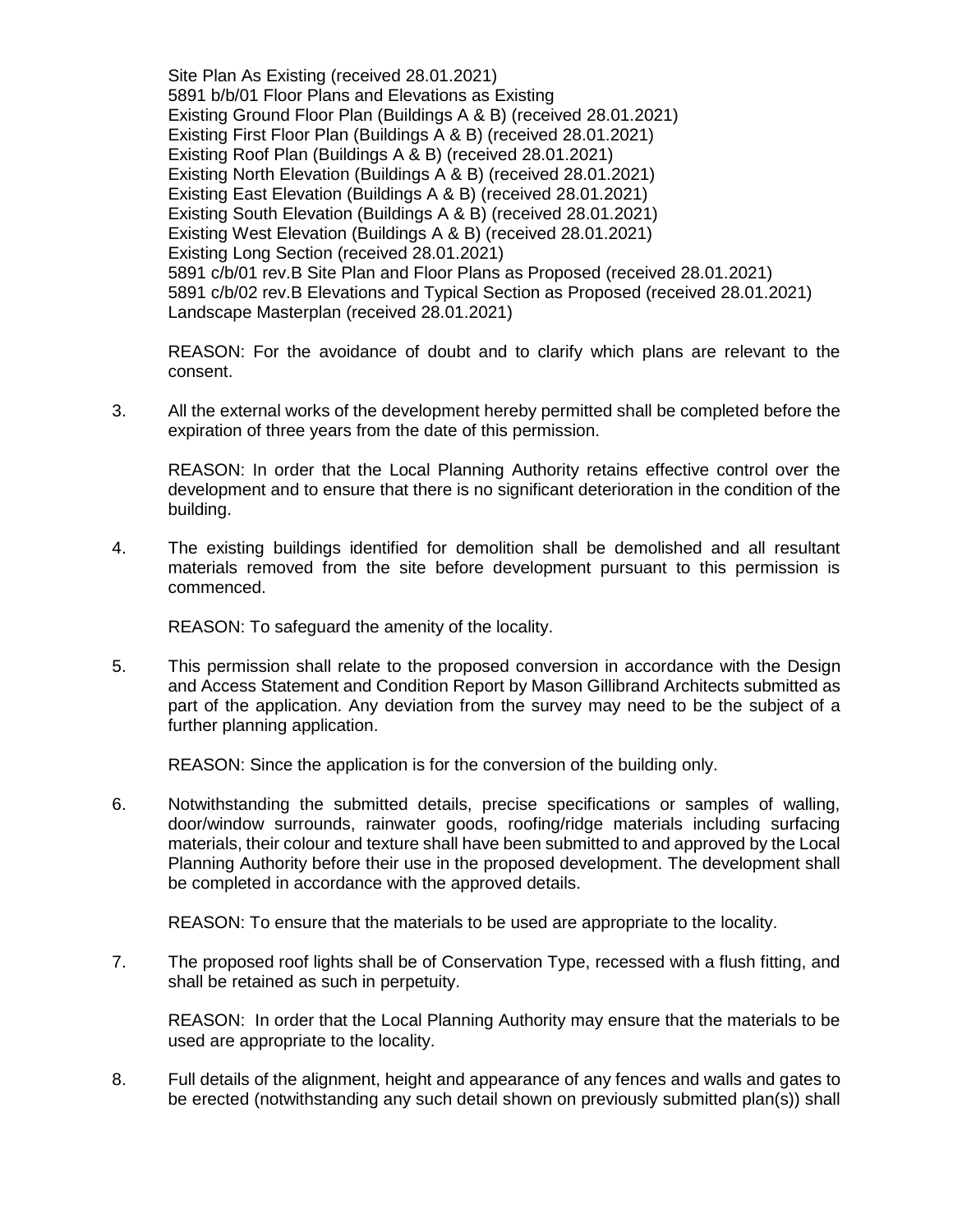have been submitted to and approved in writing by the Local Planning Authority before their use in the proposed development. The development shall be carried out in accordance with the approved details and notwithstanding the provisions of the Town and Country Planning (General Permitted Development) Order 2015 (Schedule 2, Part 2, Class A) (or any Order revoking and re-enacting that Order) no other fences, gates or walls shall be erected within the site (other than those expressly authorised by this permission).

REASON: To ensure a satisfactory appearance within the Forest of Bowland Area of Outstanding Natural Beauty.

9. Notwithstanding the provisions of The Town and Country Planning (Use Classes) (Amendment) (England) Order 2015, or any equivalent Order following the revocation and re-enactment thereof (with or without modification), the approved development shall only be used as holiday accommodation and for no other purpose, including any other purpose within Use Class C3.

REASON: For the avoidance of doubt, and to avoid an over-intensive use and to ensure that the development remains compatible with the character of the area and the intensity and frequency of usage remains proportionate to the use hereby approved.

10. The proposed holiday units shall be restricted to short-term holiday purposes only. No unit on the site shall be occupied at any time as permanent residential accommodation or as a person's main place of residence.

The owners/operators of the site shall maintain an up-to-date register of the names of all owners/occupiers of the cottage, and of their main home addresses, and shall make this information available, on request, to the Local Planning Authority.

REASON: To prevent the permanent residential occupation of the site in a location where new residential development is unacceptable in principle and to define the scope of the permission hereby approved.

11. Notwithstanding the provisions of Classes A to H of Part 1 of the Town and Country Planning (General Permitted Development) (England) Order 2015, or any Order revoking and re-enacting that Order, the holiday accommodation hereby permitted shall not be altered or extended, no new windows shall be inserted (including rooflights) and no additional buildings or structures shall be erected within its external area unless planning permission has first been granted by the Local Planning Authority.

REASON: In the interests of the amenity of the area

12. The external lighting shall be installed precisely in accordance with the details and specifications as shown on the approved plans and thereby retained as such. All external lighting units shall be fitted with a timing mechanism to ensure that there is no illumination between the hours of 23.00 and 07.00. No additional external lighting shall be installed without the express written permission of the Local Planning Authority.

REASON: To ensure a satisfactory appearance within the Forest of Bowland Area of Outstanding Natural Beauty and to minimise/mitigate the potential impacts upon protected species resultant from the development.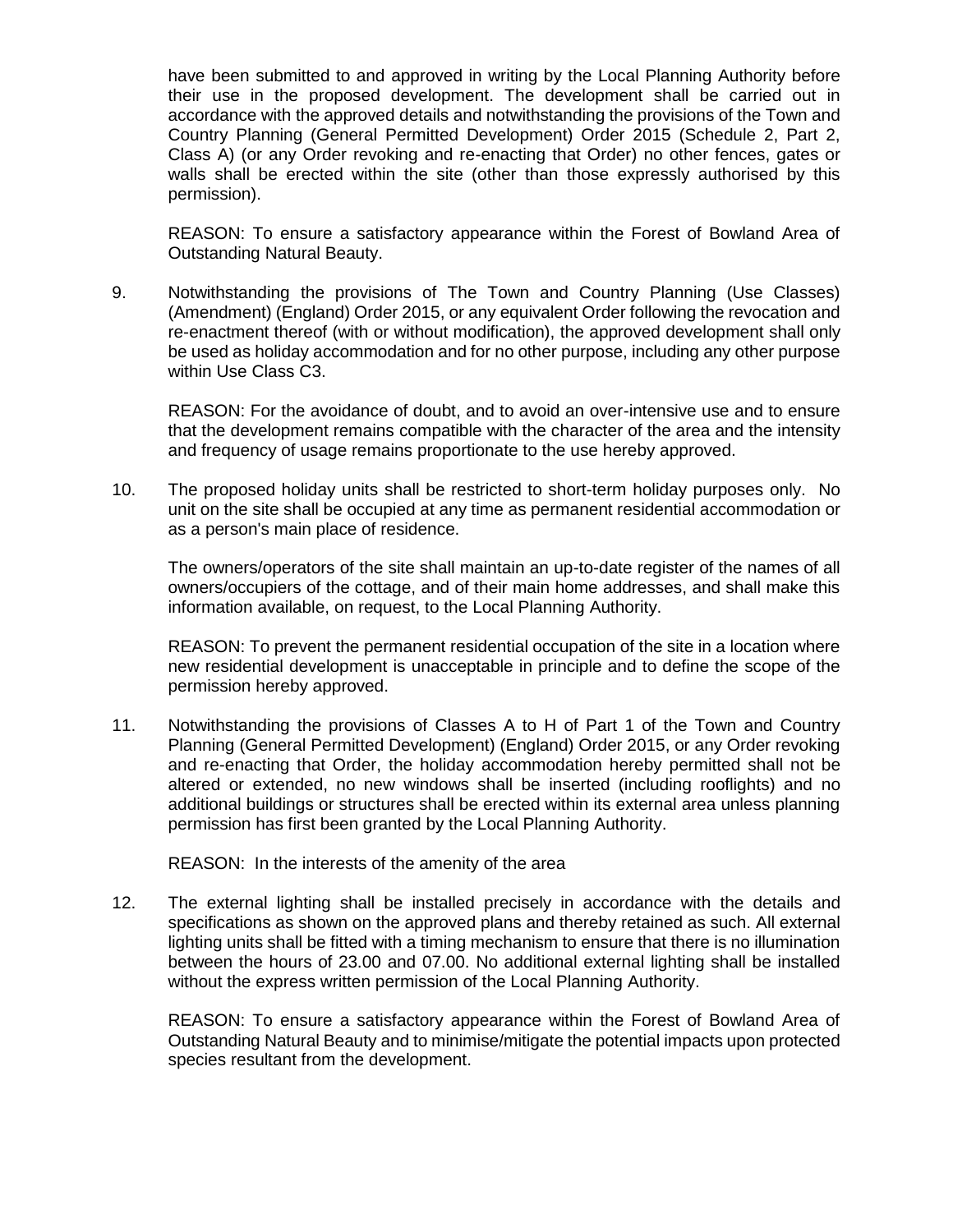13. Prior to the commencement of development plans and particulars showing the provision to be made for the storage and disposal of refuse and recycling receptacles, shall be submitted to, and approved in writing by, the Local Planning Authority. Such provision as is agreed shall be implemented concurrently with the development and thereafter retained. No part of the development shall be occupied until the agreed provision is completed and made available for use.

REASON: In order that the Council may be satisfied with the details of the proposal.

14. Notwithstanding the details shown on the approved plans, no electric vehicle charging points shall be installed without the express written permission of the Local Planning Authority.

REASON: To ensure a satisfactory appearance within the Forest of Bowland Area of Outstanding Natural Beauty.

#### *Landscaping and Ecology*

15. A scheme for the landscaping of the development, in accordance with the approved Landscape Masterplan and taking into account the mitigation and enhancement recommendations within the Landscape and Visual Impact Assessment (May 2019 Rev. A) and Ecological Impact Assessment and Habitats Regulation Assessment by Naturally Wild (RSC-19-01, January 2021), shall be submitted prior to the commencement of the development. These details shall indicate the types and numbers of trees and shrubs to be planted, their distribution on site, those areas to be seeded, paved or hard landscaped (including full details of the colour, form and texture); and detail any changes of ground level or landform, proposed finished levels, means of enclosure, minor artefacts and structures.

All hard and soft landscape works shall be carried out in accordance with the approved details within the first planting and seeding seasons following the occupation of any buildings or the completion of the development, whichever is the sooner.

REASON: To ensure that a satisfactory landscaping scheme for the development is carried out to mitigate the impact of the development and secure a high quality design.

16. Notwithstanding the submitted details, no development, including any site preparation, demolition, scrub/hedgerow clearance or tree works/removal shall commence or be undertaken on site until a landscape and ecological management plan, including management responsibilities and maintenance schedules for all landscaped areas has been submitted to and approved in writing by the Local Planning Authority.

For the avoidance of doubt the details shall also indicate that the landscaping proposals shall be maintained for a period of not less than 10 years to the satisfaction of the Local Planning Authority. This maintenance shall include the replacement of any tree or shrub which is removed, or dies, or is seriously damaged, or becomes seriously diseased, by a species of similar size to those originally planted.

The landscape management of the site shall thereafter be carried out in strict accordance with the approved details.

REASON: In order to ensure that the landscaping hereby approved is adequately and appropriately managed.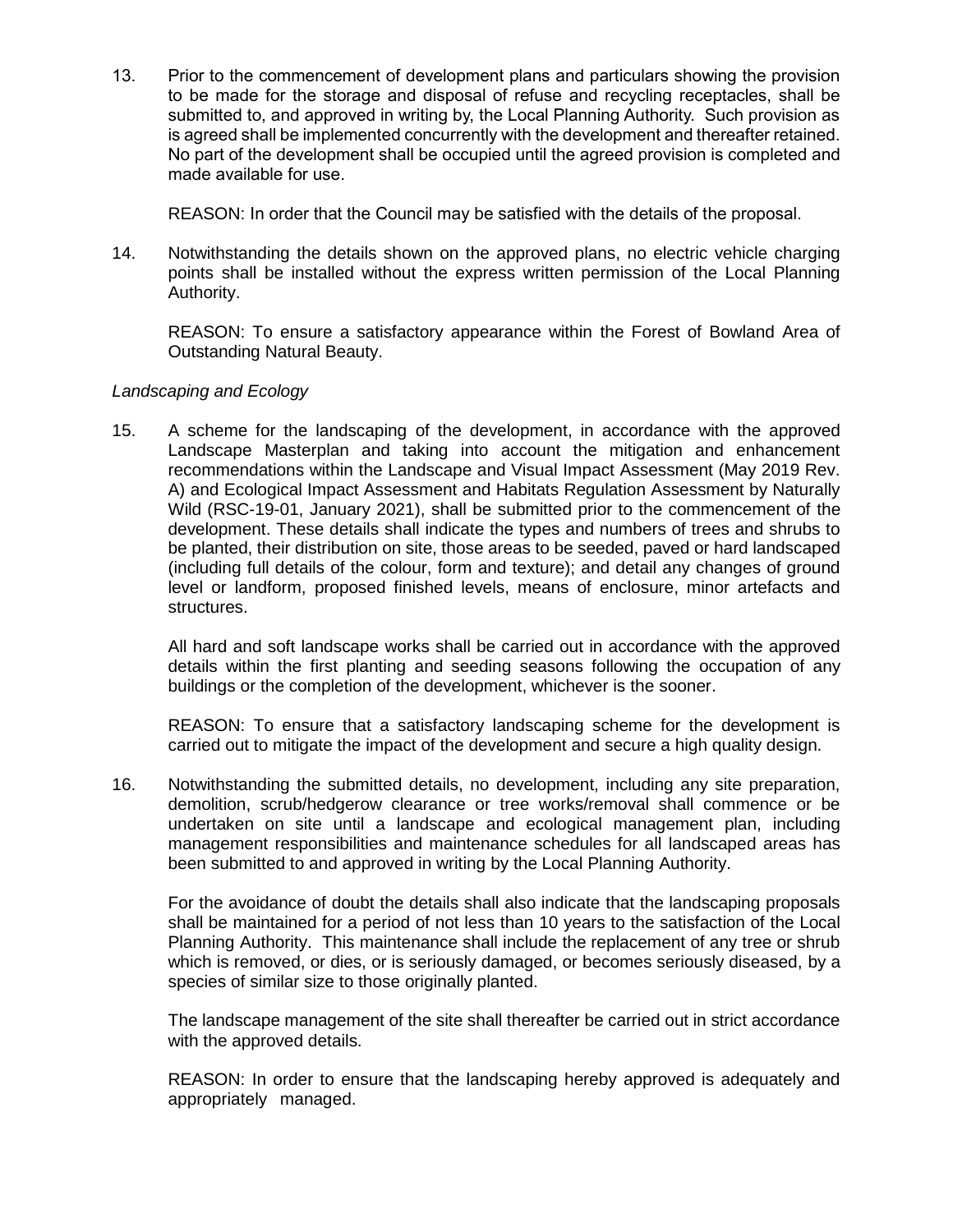17. Notwithstanding the submitted details, no development, including any site preparation, demolition, scrub/hedgerow clearance or tree works/removal shall commence or be undertaken on site until a European Protected Species Mitigation Licence has been submitted to and obtained from Natural England. A copy of the licence obtained shall then be submitted to and agreed in writing by local planning authority in consultation with Natural England.

The actions, methods & timings included in the mitigation measures identified and the conditions of the Natural England Licence shall be fully implemented and adhered to throughout the lifetime of the development

REASON: To ensure the protection of species/habitat protected by the Wildlife and Countryside Act 1981 (as Amended) and in the interests of biodiversity and to enhance habitat opportunities for species of conservation concern/protected species and to minimise/mitigate the potential impacts upon protected species resultant from the development.

18. The development hereby approved shall be completed and operated in strict accordance with the mitigation and enhancement measures contained in the Bat Risk Assessment and Bat Survey Report (RSC-19-01, October 2020), Ecological Impact Assessment and Habitats Regulation Assessment (RSC-19-01, January 2021) and Habitats Regulations Assessment Report (RSC-19-01, March 2021).

The artificial nesting/roosting features shall be incorporated into the building during the conversion works before the building is first brought into use and retained thereafter.

REASON: In the interests of biodiversity and to ensure there is no adverse effect on the integrity of Bowland Fells Special Protection Area (SPA) and Bowland Fells Site of Special Scientific Interest (SSSI).

19. During the period of construction no building or engineering operations within the site shall take place other than between 07:30 hours and 18:00 hours Monday to Friday and between 08:30 hours and 14:00 hours on Saturdays, and not at all on Sundays or Bank Holidays.

REASON: In order to protect the amenities of existing residents and the surrounding area.

#### *Drainage*

20. No development approved by this permission shall be commenced until a scheme for the conveyance of foul drainage to a private treatment plant has been submitted to and approved in writing by the Local Planning Authority. Such a scheme shall be constructed and completed in accordance with the approved plans.

REASON: To prevent pollution of the water environment

#### NOTES:

1. Government guidance contained within the national Planning Practice Guidance (Water supply, wastewater and water quality – considerations for planning applications, paragraph 020) sets out a hierarchy of drainage options that must be considered and discounted in the following order:

1. Connection to the public sewer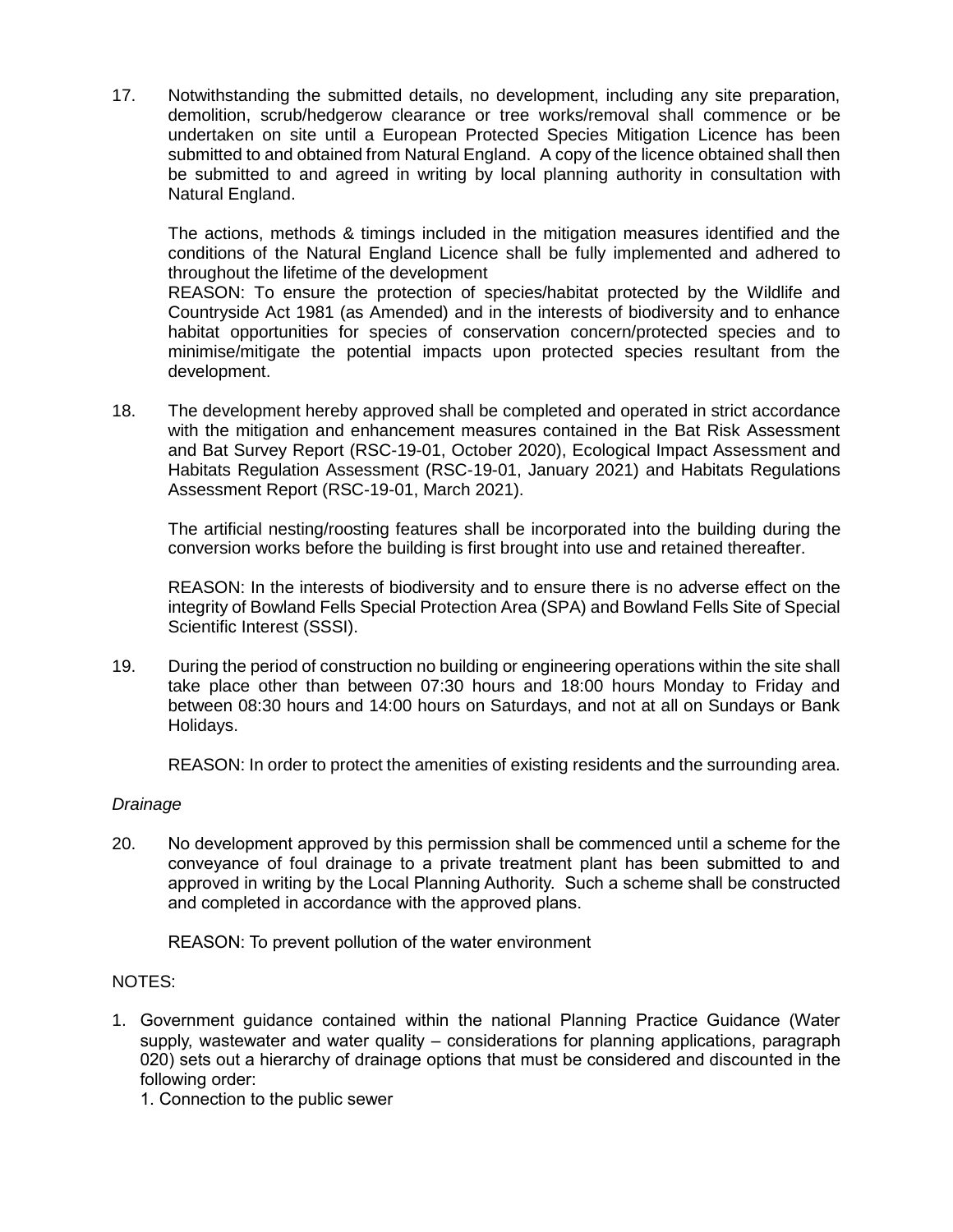2. Package sewage treatment plant (adopted in due course by the sewerage company or owned and operated under a new appointment or variation)

3. Septic Tank Foul drainage should be connected to the main sewer.

Where this is not possible, under the Environmental Permitting Regulations 2010 any discharge of sewage or trade effluent made to either surface water or groundwater will need to be registered as an exempt discharge activity or hold a permit issued by the Environment Agency, addition to planning permission. This applies to any discharge to inland freshwaters, coastal waters or relevant territorial waters.

Please note that the granting of planning permission does not guarantee the granting of an Environmental Permit. Upon receipt of a correctly filled in application form we will carry out an assessment. It can take up to 4 months before we are in a position to decide whether to grant a permit or not.

Domestic effluent discharged from a treatment plant/septic tank at 2 cubic metres or less to ground or 5 cubic metres or less to surface water in any 24 hour period must comply with General Binding Rules provided that no public foul sewer is available to serve the development and that the site is not within an inner Groundwater Source Protection Zone.

A soakaway used to serve a non-mains drainage system must be sited no less than 10 metres from the nearest watercourse, not less than 10 metres from any other foul soakaway and not less than 50 metres from the nearest potable water supply.

Where the proposed development involves the connection of foul drainage to an existing nonmains drainage system, the applicant should ensure that it is in a good state of repair, regularly de-sludged and of sufficient capacity to deal with any potential increase in flow and loading which may occur as a result of the development.

Where the existing non-mains drainage system is covered by a permit to discharge then an application to vary the permit will need to be made to reflect the increase in volume being discharged. It can take up to 13 weeks before we decide whether to vary a permit.

2. The grant of planning permission does not entitle a developer to obstruct a right of way and any proposed stopping up or diversion of a right of way should be the subject of an Order under the appropriate Act.

#### **UPDATE FOLLOWING 1 st July 2021 PLANNING AND DEVELOPMENT COMMITTEE MEETING:**

At the committee meeting on 1st July 2021 members were minded to refuse the application based on the impact of the development on the local environment and the location of the site. It is noted that as no concerns in relation to habitat issues were raised by the statutory consultees that the first reason should refer to the impact that the building and the assocaiated activities would have on the Area of Outstanding Natural Beauty.

1) The proposal is considered to be contrary to Policies DMG1, DMG2 and DMB3 of the Adopted Core Strategy for the Ribble Valley as the proposal would result in the intensification of usage of the existing building to the detriment of the quiet and tranquil nature of the Area of Outstanding Natural Beauty.